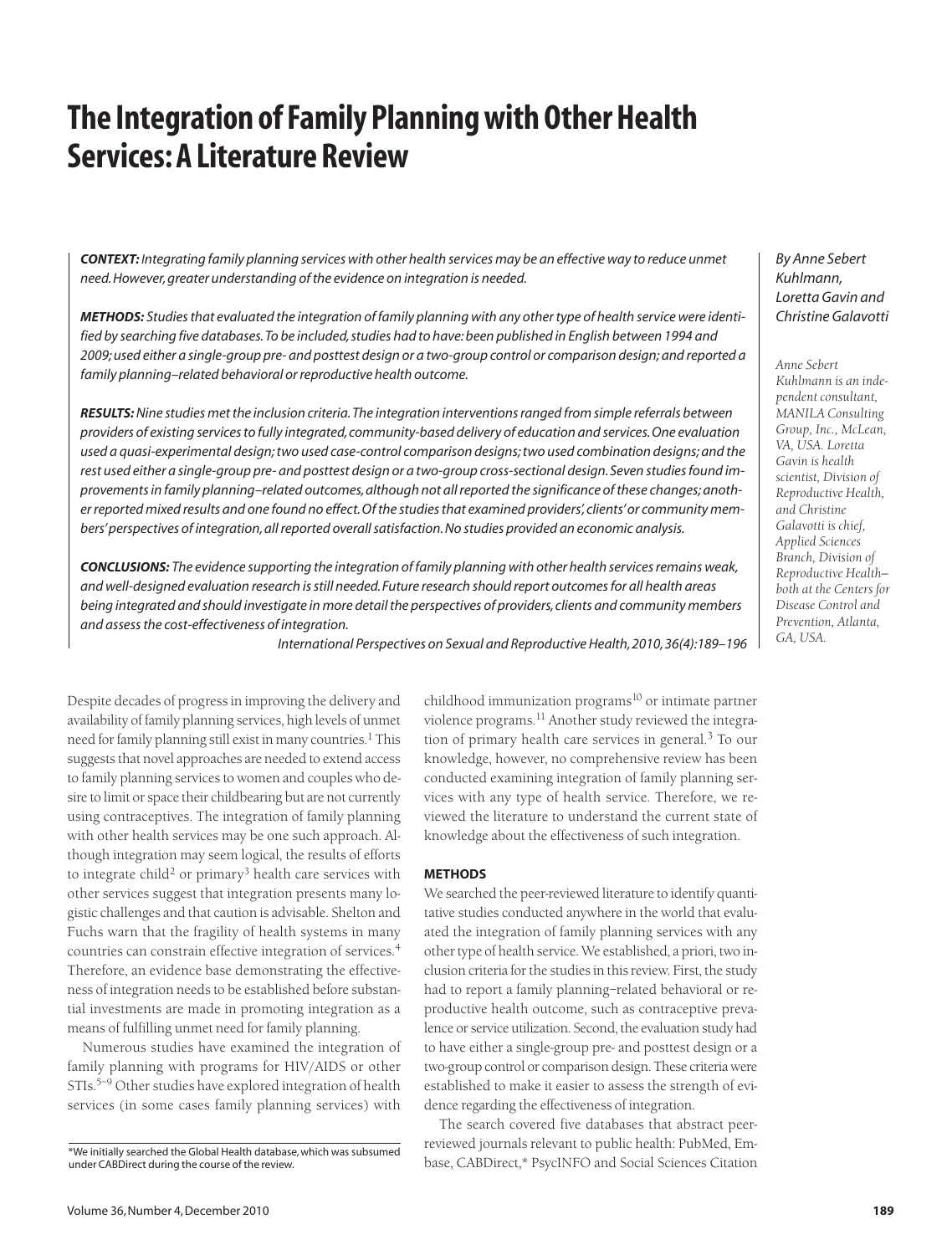Index. We selected these databases to capture a broad range of geographic and disciplinary areas. To search the databases, we used the combination of a family planning–related term ("family planning," "birth spacing," "birth control," "contraception," "pregnancy planning" or "pregnancy prevention") and an integration-related term ("integration," "bundling" or "twinning"). We limited the search to articles published in English from 1994 to mid-2009. At first, we conducted the search using a 10-year period (1999–2009), but because the number of eligible articles was small, we expanded the search period to 15 years.

Our search identified 581 unique abstracts, of which 80 were relevant to our topic. Two of us (ASK and LG) separately reviewed all relevant articles for inclusion, reaching consensus through discussion. Of the 80, many were commentaries or descriptive cross-sectional studies that did not meet the inclusion criteria. Ultimately, nine articles met both inclusion criteria and are included in the present analysis.\*

In reviewing the nine articles, we paid special attention to the integration intervention and its evaluation. We could not identify an agreed-upon set of terms describing the distinguishing features of integration efforts, so we named and defined several potential approaches to integration before conducting the review. In an iterative process, we then refined the terms and their definitions to reflect how integration was implemented in the various studies.

The intervention characteristics that we considered included the type of health service that was integrated with family planning, the location of the integration (clinic, community or both) and the integration approach (Web Appendix Table 1). We classified integration approaches into five categories: referrals, community partnerships, service coordination, cross-training and structural approaches. In referral-based interventions, staff members providing one type of service encourage clients to receive or obtain the other service(s) from a separate set of providers in a clinic setting. In community partnerships, staff who provide a clinic-based service refer clients to specially trained community members or outreach workers to obtain one or more other services outside of the clinic setting (and vice versa). Service coordination entails clients' receiving multiple services delivered by multiple providers at the same site during a single visit (i.e., the "one-stop shopping" model). Cross-training involves expanding the training of staff so that they are able to provide more than one type of health service to a client during the same visit. Finally, structural integration refers to changing the infrastructure and administration of the relevant health services in order to make them more seamless—for example, by creating a single medical record for mothers and infants or eliminating rules by which family planning services are offered only at certain times. More than one of these approaches to integration may be implemented simultaneously.

We used a tiered system adapted from the *Guide to Community Preventive Services* to rate the strength of each evaluation's design.12 The *Guide* presents a well-established system developed by the Centers for Disease Control and Prevention and its partners for reviewing evidence-based public health information. Our adaptation classified the strength of a study's design as being at one of four levels: greatest, moderate, fair or least. Study designs categorized as having the greatest strength used "concurrent comparison groups and prospective measurement of exposure and outcome."12 The moderate tier consisted of retrospective designs, including case-control comparison designs. We labeled studies that combined a single-group pre- and posttest design with a cross-sectional comparison group, or that used multiple pre- and posttests without a comparison group (i.e., time series), as fair. Finally, those that used "single pre- and postmeasurement and no concurrent comparison group" or a two-group cross-sectional design were considered the least suitable for contributing to an evidence base.12 Studies with weaker designs, such as single-group cross-sectional, were not included in the review.

Finally, to examine the effect of the integration intervention on family planning–related outcomes, we assessed the magnitude and statistical significance of the reported changes in contraceptive prevalence or service utilization. If reported, the magnitude and statistical significance of changes in outcome variables for the other (nonfamily planning) health services were assessed as well. We also noted whether studies reported clients', providers' or community members' perspectives of the integrated services.

## **RESULTS**

Of the nine articles included in the review, eight were published between 1999 and 2009. The nine studies suggest that the integration of family planning with other health services is taking place around the world, as Sub-Saharan Africa, Southeast Asia and South and Central America are all represented (Table 1). All of the studies were conducted in developing countries, although this was not a criterion for inclusion.

## **Location and Approach**

The studies included both clinic- and community-based interventions, used a variety of approaches (Table 1) and were integrated with a wide range of other health services (Table 2, pages 192–193). Most frequently, family planning was integrated with some type of existing health service for mothers, children or both, such as the Expanded Programme on Immunizations. Other interventions integrated family planning with existing services for sexually active women, such as HIV/AIDS programs.

Two studies<sup>13,14</sup> went beyond the typical focus of family planning integration efforts by integrating family planning with broad health interventions. Lundgren and colleagues reported on an intervention in El Salvador that, in

<sup>\*</sup>Of the 71 remaining articles, 11 were reviews related to other topics or aspects of integration,20 were editorials or commentaries on integration, 15 described general approaches to service delivery or integration (or tests of such approaches) and 25 detailed specific program experiences but either lacked a pre-post design or comparison group (11) or did not report any family planning outcomes (14).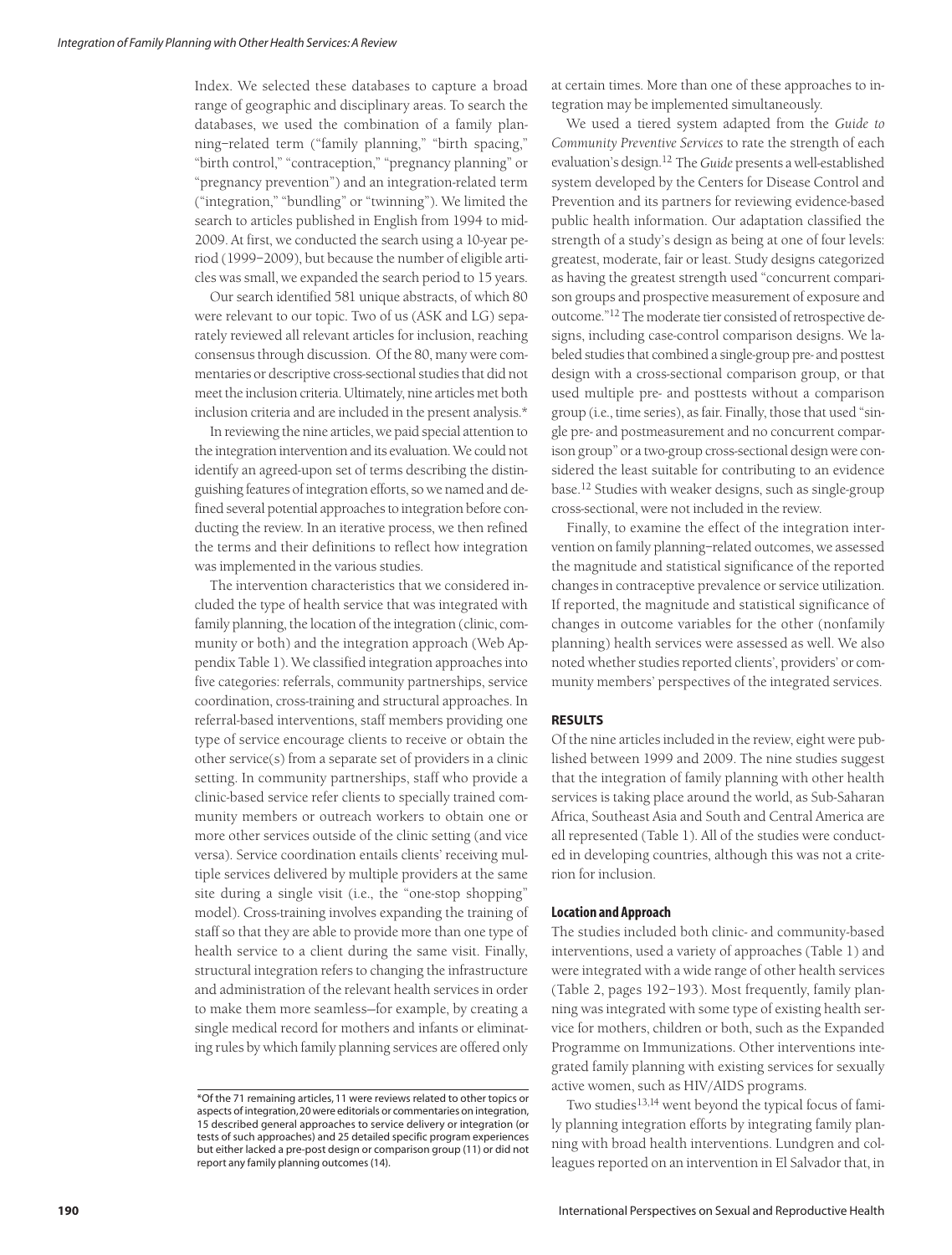| TABLE 1. Selected characteristics of studies assessing the impact of integrating family planning services with other health services, 1994-2009, by |  |
|-----------------------------------------------------------------------------------------------------------------------------------------------------|--|
| strength of study design                                                                                                                            |  |

| Study                                         | Country     | Strength<br>of study<br>design  | Location     |                | Approach  |                                           |        |                    | Family planning outcomes |                               |                                         |
|-----------------------------------------------|-------------|---------------------------------|--------------|----------------|-----------|-------------------------------------------|--------|--------------------|--------------------------|-------------------------------|-----------------------------------------|
|                                               |             |                                 | Clinic       | Com-<br>munity | Referrals | Community Service<br>partnerships coordi- | nation | Cross-<br>training | Structural               | Improve-<br>ments<br>reported | Statistical<br>significance<br>reported |
| Huntington<br>and Aplogan, 1994 <sup>18</sup> | Togo        | Greatest                        | $\mathsf{X}$ |                | X         |                                           |        |                    |                          | Yes                           | Yes                                     |
| Alvarado<br>et al., 1999 <sup>15</sup>        | Chile       | Moderate                        | X            | Χ              |           | X                                         | X      |                    | X                        | No                            | No                                      |
| Fullerton<br>et al., 2003 <sup>19</sup>       | Ghana       | Moderate                        | X            |                |           |                                           |        | X                  |                          | Yes                           | Yes                                     |
| Bossyns<br>et al., 2002 <sup>16</sup>         | Niger       | Fair                            | X            |                |           |                                           |        | X                  | Χ                        | Yes                           | No                                      |
| Lundgren<br>et al., 2005 <sup>14</sup>        | El Salvador | Fair                            |              | Χ              |           | Χ                                         |        |                    |                          | Mixed                         | Yes                                     |
| Amin<br>et al., 2001 <sup>13</sup>            | Bangladesh  | Phase 1: Fair<br>Phase 2: Least | X            | X              |           | Χ                                         |        |                    |                          | Phase 1: Yes<br>Phase 2: Yes  | Phase 1:No<br>Phase 2: Yes              |
| Adeokun<br>et al., 2002 <sup>17</sup>         | Nigeria     | Least                           | X            |                |           |                                           |        | X                  | X                        | Yes                           | No                                      |
| Douthwaite<br>and Ward, 2005 <sup>20</sup>    | Pakistan    | Least                           |              | X              |           | Χ                                         |        |                    |                          | Yes                           | Yes                                     |
| Paxman<br>et al., 2005 <sup>21</sup>          | India       | Least                           |              | Χ              |           | Χ                                         |        |                    |                          | Yes                           | No                                      |

an attempt to expand family planning participation among men, integrated family planning education and referrals with an existing water and sanitation program that included home visits and community meetings.14 Amin and colleagues described a collaboration in Bangladesh between a nongovernmental organization and the local government to provide microcredit assistance and childhood immunizations along with family planning education and referrals and nonclinical family planning commodities.<sup>13</sup>

Although many interventions had an explicit community component designed to reach potential family planning clients who might otherwise be missed by a static, clinic-based program, the extent of this component ranged widely, from health workers making home visits to community mobilization. In addition, two studies combined clinic and community-based intervention strategies. In the first, Alvarado and colleagues tested an intervention in Chile that trained community health workers to make home visits to pregnant women; the intervention also involved structural changes in clinic procedures, so that mothers and infants shared a clinical record and had dual appointments during the postpartum year.<sup>15</sup> In contrast, the Bangladesh study started as a door-to-door intervention but shifted to include static, clinic-based integration.13

The methods of delivering integrated services varied. The five studies that featured community partnerships followed the model of having specially trained community members or outreach workers provide information, education and nonclinical services, while providing referrals for clinical services; none mentioned having clinic staff

members refer clients to specially trained community members or outreach workers for additional services.

In addition to the Chile study, two other interventions involved substantial structural changes in how services were organized and administered. In Niger, special family planning clinics were abolished, and services were instead offered at a broader range of times and locations.16 In Nigeria, an integrated management information system for family planning and prevention of HIV and other STIs was developed and implemented.17

## **Strength of Evaluation Study Designs**

The study by Huntington and Aplogan was the only one that met the criteria for having the greatest strength of study design; it was also the earliest published (1994).<sup>18</sup> Both of the studies that received a moderate rating used case-control comparison designs, although the quality of the comparison group differed between the studies: The intervention and comparison groups were more comparable in Ghana than in Chile, and the Ghana study used a random sampling strategy whereas the Chile study used convenience sampling.15,19 Two of the three studies that received a fair rating13,14 combined single-group pre- and posttest measurement with two-group cross-sectional designs by conducting baseline surveys only with potential participants but then including both participants and nonparticipants in the follow-up survey; the third used multiple pre- and posttest measurements (i.e., time-series design) but did not include a comparison group at any measurement point.16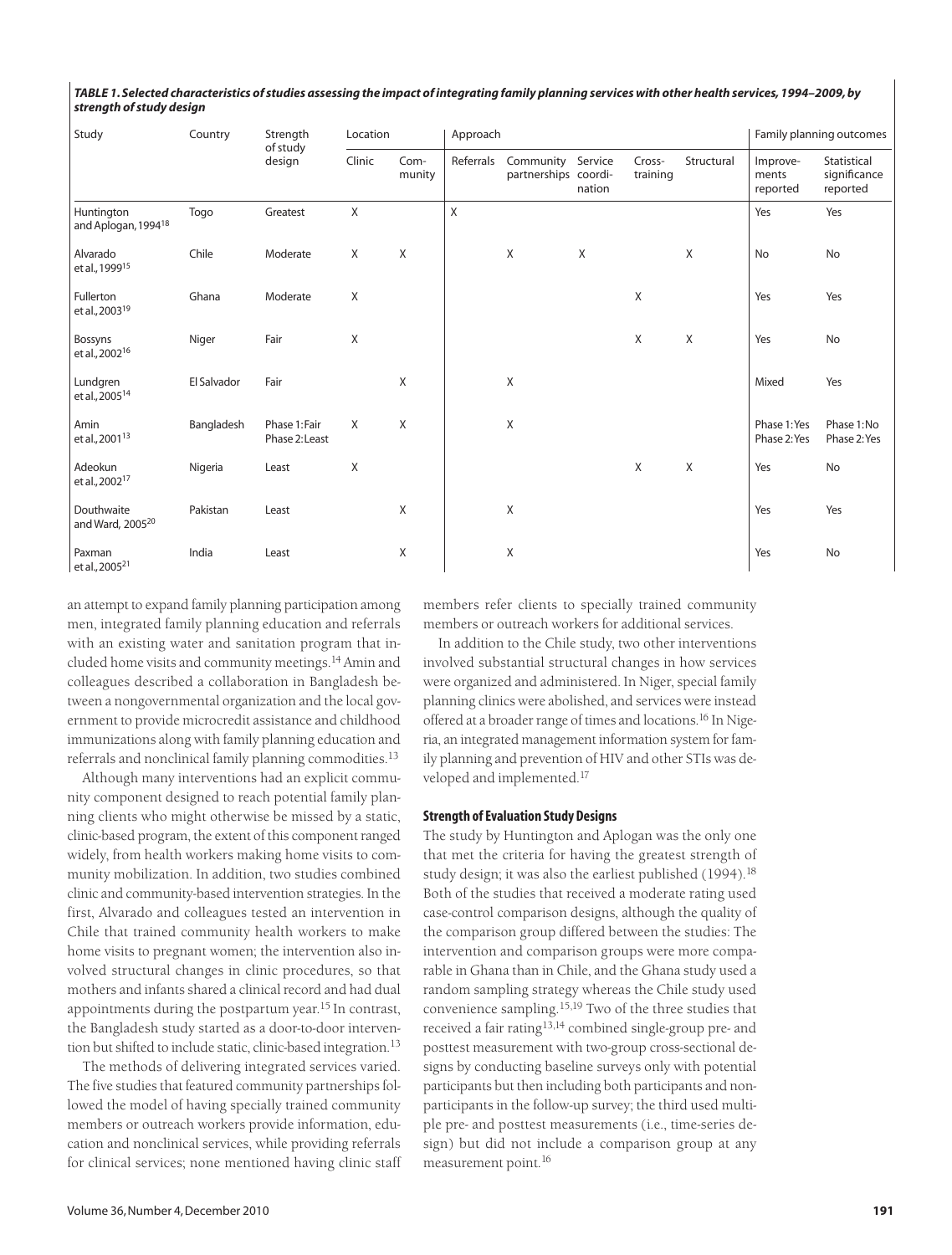| Study                                  | Intervention                                                                                                                                                                                                                                                                                                                                                                                                                                                                                                               | Study design, data collection and sample                                                                                                                                                                                                                                                                                                                                                                                                                                                                                                                                                                             | Family planning and other outcomes                                                                                                                                                                                                                                                                                                                                                                                                                                                                                                                                                                                                                                                                                                                                                                                                                                                              |  |  |  |
|----------------------------------------|----------------------------------------------------------------------------------------------------------------------------------------------------------------------------------------------------------------------------------------------------------------------------------------------------------------------------------------------------------------------------------------------------------------------------------------------------------------------------------------------------------------------------|----------------------------------------------------------------------------------------------------------------------------------------------------------------------------------------------------------------------------------------------------------------------------------------------------------------------------------------------------------------------------------------------------------------------------------------------------------------------------------------------------------------------------------------------------------------------------------------------------------------------|-------------------------------------------------------------------------------------------------------------------------------------------------------------------------------------------------------------------------------------------------------------------------------------------------------------------------------------------------------------------------------------------------------------------------------------------------------------------------------------------------------------------------------------------------------------------------------------------------------------------------------------------------------------------------------------------------------------------------------------------------------------------------------------------------------------------------------------------------------------------------------------------------|--|--|--|
| Adeokun et<br>al., 2002 <sup>17</sup>  | · Family planning providers were<br>trained to counsel clients on dual<br>protection and provided female<br>condoms (initially free, then for<br>\$0.10), as well as HIV/STI<br>prevention counseling<br>• A management information<br>system that included dual<br>protection was developed and<br>implemented<br>• Providers were supervised by<br>and met monthly with the training<br>organization                                                                                                                     | • Single pre- and posttest design using mixed<br>methods; no comparison group<br>• At baseline, evaluators made structured<br>observations of 325 provider-client interactions<br>and conducted exit interviews with 175 clients;<br>at follow-up, they observed 289 provider-client<br>interactions, conducted exit interviews with<br>289 clients, interviewed 10 providers and con-<br>ducted focus groups with providers, clients<br>and male community representatives<br>• Service statistics were collected from all clinics<br>• Service providers interviewed 47 dual-<br>protection acceptors at follow-up | • The proportion of visits at which condoms were distributed<br>increased from 2% to 9% (p value not reported)<br>• The proportion of new clients aware of dual protection increased<br>from 8% to 50% (p value not reported)<br>. The proportion of new client visits in which tailored dual protection<br>counseling was provided increased from 28% to 67% (p<.05)                                                                                                                                                                                                                                                                                                                                                                                                                                                                                                                           |  |  |  |
| Alvarado et<br>al., 1999 <sup>15</sup> | • Providers and community<br>health workers in maternal and<br>child health and reproductive<br>health altered their procedures<br>so that mothers and infants were<br>seen during the same visit,<br>shared a common clinical record<br>and had the same number of<br>postpartum follow-up visits<br>• Community health workers<br>conducted individual and group<br>counseling, including two<br>prenatal home visits, a maternity<br>ward visit and monthly<br>postpartum group sessions                                | • Case-control design<br>• Clinical record review of 200 women living in<br>intervention clinic neighborhood who had a<br>pregnancy and 200 mothers and infants attending<br>first postnatal follow-up visit at control clinic<br>· Investigators conducted in-depth interviews<br>with 35 women attending intervention clinic<br>and four providers at the clinic, as well as three<br>focus groups with women attending the clinic                                                                                                                                                                                 | . Proportion of women who initiated contraception during the<br>postpartum year was similar for intervention and control clinics<br>(92% vs. 96%; p value not reported)<br>• Providers and clients at intervention clinic reported high levels of<br>satisfaction with the program (those at control clinic were<br>not surveyed)<br>• At six months postpartum, 74% of infants at intervention clinic<br>and 10% of those at control clinic were exclusively<br>breast-fed $(p=.0001)$<br>. Despite similar birth weights and lengths, infants at intervention<br>clinic were heavier and longer than those at control clinic at<br>six months ( $p=.03$ and $p<.001$ , respectively) and 12 months<br>$(p<.001$ for both)                                                                                                                                                                     |  |  |  |
| Amin et<br>al., 2001 <sup>13</sup>     | • Intervention integrated family<br>planning with microcredit and<br>childhood immunization<br>programs<br>• In phase 1, door-to-door<br>education campaigns delivered<br>nonclinical family planning and<br>child immunizations; group<br>meetings were held among<br>microcredit recipients<br>• Phase 2 added a package of<br>clinic-based curative care and<br>child and reproductive health<br>services                                                                                                               | . In phase 1, single pre- and posttests were done<br>in experimental areas (656 and 2,105 women<br>surveyed, respectively), and posttests were done<br>in comparison areas (1,721 women)<br>• In phase 2, a posttest survey was conducted<br>among 1,068 women in experimental areas and<br>700 women in comparison areas                                                                                                                                                                                                                                                                                            | . In phase 1, contraceptive prevalence increased from 28% to 53%<br>among women in experimental areas and was higher in<br>experimental than control areas (53% vs. 38%); p values were<br>not reported.<br>• At end of phase 2, microcredit members were more likely than<br>nonmembers to report current contraceptive use (odds ratio, 1.5;<br>p<.01) and to use a static clinic for family planning (1.70; p<.05), after<br>adjustment for background characteristics<br>· Diphtheria, pertussis and tetanus immunization coverage among<br>children increased in experimental areas from 83% to 94%,<br>but was similar at follow-up to coverage in control areas (96%).<br>Similarly, coverage of tetanus immunization among women<br>increased in experimental areas from 81% to 90%, but was similar<br>at follow-up to coverage in control areas (86%); p values were<br>not reported. |  |  |  |
| Bossyns et<br>al., 2002 <sup>16</sup>  | • Family planning services were<br>integrated with curative<br>services, postnatal care and<br>consultations for children<br>younger than 5<br>• New operational instructions<br>were created, including<br>procedural changes (e.g.,<br>provision of six cycles of<br>contraceptives), structural<br>changes (e.g., elimination of<br>dedicated family planning<br>clinics) and attitudinal changes<br>(e.g., offering family planning to<br>all eligible women)<br>· Monthly supervisory visits to<br>all health centers | • Multiple pre- and posttest design; no<br>comparison group<br>• Data obtained from five years of district service<br>utilization statistics (intervention was implemented<br>at the end of the third year) and from direct<br>observation in three health centers before<br>$(N=277)$ and after $(N=403)$ implementation                                                                                                                                                                                                                                                                                            | • Annual no. of couple-years of contraceptive protection increased<br>between the three years before the intervention (487-566) and the<br>two years after (920-1109).<br>. The annual no. of new contraceptive users also increased, from<br>489-568 to 1,496-1,509.<br>. P values were not reported for either outcome<br>. Non-family planning outcomes not reported                                                                                                                                                                                                                                                                                                                                                                                                                                                                                                                         |  |  |  |
| Douthwaite<br>and Ward,<br>200520      | • Lady Health Workers delivered<br>maternal and child services in<br>homes and were responsible for<br>promoting use of family planning,<br>providing pills and condoms, and<br>making referrals for injections,<br>IUDs and sterilization                                                                                                                                                                                                                                                                                 | • Posttest design in intervention and comparison<br>areas<br>• Sample consisted of 3,346 married rural women<br>aged 15-49 in intervention areas and 931 such<br>women in control areas<br>• Additional comparisons made with national<br>survey                                                                                                                                                                                                                                                                                                                                                                     | • Proportion of women using modern contraceptives was higher in<br>intervention areas (20%) than in control areas (14%) or in a national<br>survey (15%; p values not reported)<br>. Women in intervention areas were more likely than those in control<br>areas to report use of modern reversible contraceptives (adjusted<br>odds ratio, 1.50; p=.03)<br>. Non-family planning outcomes not reported                                                                                                                                                                                                                                                                                                                                                                                                                                                                                         |  |  |  |

#### *TABLE 2. Interventions, designs and results of studies assessing the impact of integrating family planning services with other health services, 1994–2009*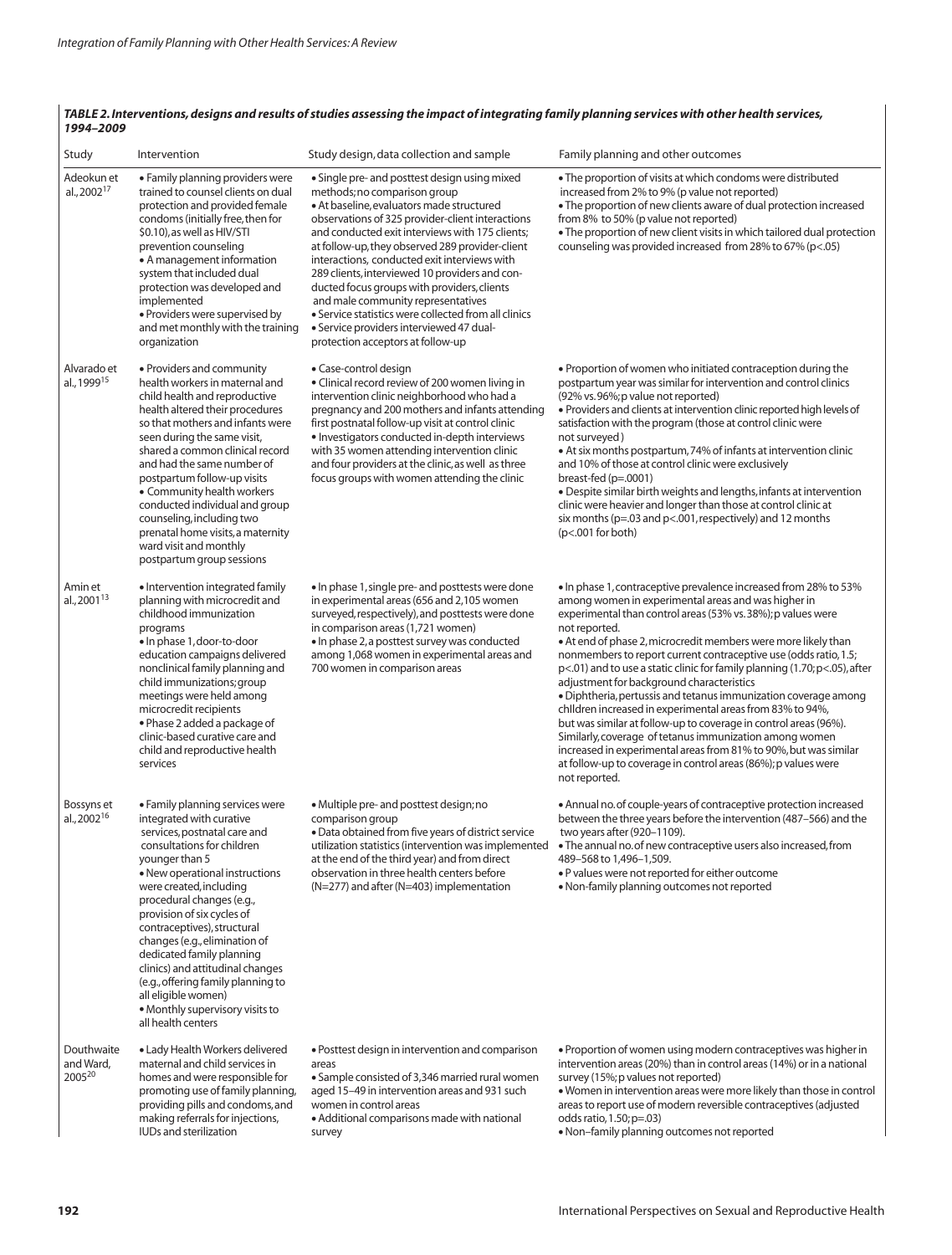| Study                                          | Intervention                                                                                                                                                                                                                                                                                                                                                                                                                | Study design, data collection and sample                                                                                                                                                                                                                                                                                                                                                                                                                                                                                                                                                              | Family planning and other outcomes                                                                                                                                                                                                                                                                                                                                                                                                                                                                                                                                                                                                                                                                                                                                                                                                       |
|------------------------------------------------|-----------------------------------------------------------------------------------------------------------------------------------------------------------------------------------------------------------------------------------------------------------------------------------------------------------------------------------------------------------------------------------------------------------------------------|-------------------------------------------------------------------------------------------------------------------------------------------------------------------------------------------------------------------------------------------------------------------------------------------------------------------------------------------------------------------------------------------------------------------------------------------------------------------------------------------------------------------------------------------------------------------------------------------------------|------------------------------------------------------------------------------------------------------------------------------------------------------------------------------------------------------------------------------------------------------------------------------------------------------------------------------------------------------------------------------------------------------------------------------------------------------------------------------------------------------------------------------------------------------------------------------------------------------------------------------------------------------------------------------------------------------------------------------------------------------------------------------------------------------------------------------------------|
| <b>Fullerton</b> et<br>al., 2003 <sup>19</sup> | • Family planning providers in<br>eastern Ghana were trained to<br>integrate STI and postabortion<br>care into service delivery<br>• Training targeted providers in<br>selected districts in region                                                                                                                                                                                                                         | · Case-control design; conducted in 1996-1998<br>• Data obtained from observations in 24 intervention<br>and 19 comparison facilities, clinical record reviews<br>in all facilities, and interviews with 48 providers or<br>clinic managers and 37 clients                                                                                                                                                                                                                                                                                                                                            | • Annual no. of family planning clients increased in case facilities<br>(from 2,300 to 3,000) but showed little change in comparison<br>facilities (from 2,600 to 2,700); p values not reported<br>. No. of continuing family planning clients seen per month increased<br>in case facilities (from 113 to 164; p=.02) but not in comparison<br>facilities; however, the no. of new or continuing clients did not differ<br>between case and control facilities<br>. No. of case facilities providing STI services increased from 6-7 to<br>10-11, and annual no. of STI clients at these facilities increased from<br>50 to 340; only two comparison facilities provided STI services<br>· Intervention facilities provided postabortion care to 136-426 clients<br>per year; no comparison facilities reported providing such services |
| Huntington<br>and Aplogan,<br>199418           | • Before administering vaccines<br>as part of the Expanded<br>Programme on Immunizations<br>(EPI), providers made three simple<br>statements referring mothers to<br>family planning services available<br>at the same visit and facility<br>(but from different providers)                                                                                                                                                 | · Two-group, quasi-experimental design<br>· Stratified sample of 16 urban and rural clinics,<br>which were randomly assigned to be test or control<br>clinics (randomization procedures not described)<br>· Pre- and posttest exit interviews were conducted<br>with 1,000 randomly selected mothers whose<br>children had been vaccinated (randomization<br>procedures not described)<br>· Posttest, self-administered questionnaires<br>were completed by all EPI providers in test clinics<br>· Service utilization data obtained from all clinics                                                 | . Proportion of women who reported that family planning was<br>mentioned during EPI services increased from 9% to 21%<br>in test clinics but was stable (about 9%) in control clinics<br>(p value not reported)<br>• Mean no. of new family planning acceptors per month increased<br>in test clinics (from 200 to 307; p<.001) but not in control clinics<br>· Mean no. of family planning clients per month increased in test<br>clinics (from 1,035 to 1,311; p <. 0001) but not in control clinics<br>· Mean no. of vaccine doses administered per month increased<br>in both test and control clinics<br>. Ninety percent of EPI providers felt referrals affected EPI<br>consultations; of these, 96% thought the effect was positive                                                                                              |
| Lundgren et<br>al., 2005 <sup>14</sup>         | · Integration incorporated family<br>planning services (provision of<br>information, condoms, CycleBeads<br>and referrals) with existing water<br>and sanitation projects in rural<br>villages<br>• Community members were<br>educated through group talks by<br>NGO staff and volunteers, and<br>home visits by trained volunteers                                                                                         | • Single pre- and posttest in intervention<br>area, plus posttest with comparison group<br>• Independent samples of households were<br>surveyed at baseline (N=341) and follow-up<br>$(N=364)$                                                                                                                                                                                                                                                                                                                                                                                                        | • Prevalence of contraceptive use in intervention area increased from<br>44% to 63% (p≤.001) among men but did not increase among<br>women<br>• At follow-up, contraceptive use among those exposed to the<br>intervention was similar to that among those not exposed<br>for both women (57% vs. 48%) and men (65% vs. 62%)<br>• Non-family planning outcomes were not reported                                                                                                                                                                                                                                                                                                                                                                                                                                                         |
| Paxman et<br>al., 2005 <sup>21</sup>           | • Family planning integrated<br>with child health services<br>through India's Local Initiatives<br>Program<br>· Program partnered community<br>teams with government health<br>staff, development workers and<br>local leaders; community members<br>were involved in planning, imple-<br>mentation and resource<br>mobilization<br>· Women received information,<br>clinic referral and resupplies of<br>pills and condoms | • Single pre- and posttest design<br>· Three NGOs working in different project areas each in the three project areas (p values not reported)<br>conducted baseline and follow-up surveys and<br>had leeway to implement their own approach and<br>instrument; two used the World Health Organization<br>and 30-household-cluster survey approach, and the<br>other used a baseline sample of 7,400 men and<br>women<br>. Other details about survey design, sample size<br>and sample characteristics not provided<br>· Additional comparisons made to a national<br>survey conducted around baseline | • Contraceptive prevalence increased by 10-39 percentage points<br>. The proportion of pregnant women who received complete antenatal<br>care services increased by 22-49 percentage points in the three areas<br>(p values not reported)<br>. The proportion of children fully immunized increased by 27-42<br>percentage points in the three areas (p values not reported)                                                                                                                                                                                                                                                                                                                                                                                                                                                             |

## **Outcomes**

*TABLE 2. contInued*

•*Family planning—related measures*. Studies of interventions that focused on clinic-based components tended to report service utilization outcomes, while those with community-based components tended to report contraceptive use or prevalence data. Seven studies<sup>13,16-21</sup> reported improvements in a behavioral or reproductive health outcome related to family planning, although not all of these studies reported the significance of these improvements. The other two reported either mixed results in family planning-related outcomes<sup>14</sup> or found no improvements in these outcomes.15 No study reported that integration had a negative impact on a family planning–related outcome.

The quasi-experimental study and one of the casecontrol studies reported statistically significant increases in the mean number of new<sup>18</sup> and continuing<sup>19</sup> family planning clients in intervention clinics, while the comparison clinics reported no such increases. In Pakistan, use of reversible, modern contraceptives was significantly greater among respondents in intervention areas than among those in comparison areas, even after adjustment for community, household and individual characteristics.<sup>20</sup> All three studies reported the statistical significance of their family planning–related outcomes.

Several other studies reported large percentage point increases in family planning–related outcomes. For example, self-reported contraceptive prevalence increased by 10–39 percentage points in India21 and by 25 percentage points in Bangladesh;<sup>13</sup> the number of family planning visits in which condoms were distributed increased by approximately seven percentage points in Nigeria;<sup>17</sup> and a composite index of contraceptive uptake increased from less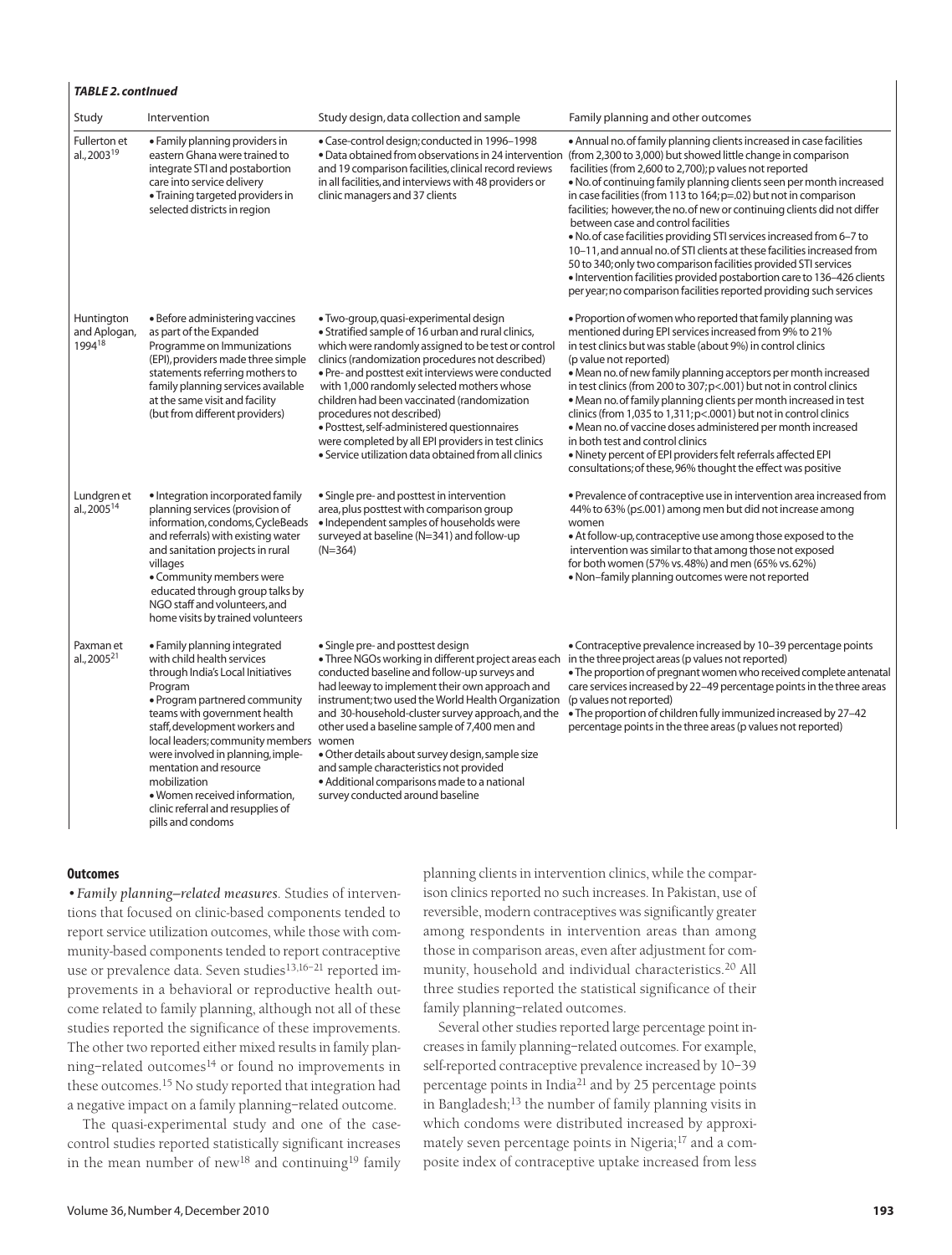than  $1\%$  to 23-29% in Niger (not shown).<sup>16</sup> The statistical significance of these increases was not reported, however, making it difficult to assess their relevance.

Lundgren and colleagues reported mixed results in family planning–related outcomes.<sup>14</sup> They found an increase in self-reported contraceptive use among male program participants, but not among female participants. Furthermore, at follow-up, contraceptive use did not differ between program participants and nonparticipants among either men or women. Moreover, because of the study design, the possibility cannot be ruled out that the changes in men's contraceptive use at follow-up were due to historical events in El Salvador instead of the intervention.

Alvarado and colleagues' case-control study of service integration in Chile<sup>15</sup> did not find a positive effect on any family planning–related outcome. The contraceptive initiation rate in the intervention clinic was similar to that in the comparison clinics, despite the availability of a broader range of contraceptive methods at the intervention clinic. Furthermore, the intervention clinic initially offered contraceptives free of charge, while the comparison clinics charged a small fee. However, the intervention clinic did report significantly better outcomes than the comparison clinic on measures of exclusive breast-feeding and infant weight and length.

*•Other outcomes.* Some studies reported indicators of integration success and acceptability beyond those related to family planning (e.g., outcomes for other health services, client perspectives of the integrated services). All six of the studies that reported outcomes related to the other health services involved in the integration reported improvements in those outcomes.13,15,17–19,21 However, the significance of these findings was not always reported.

Similarly, all three of the studies that reported providers', clients' or community members' perspectives concerning the integration intervention found positive reactions (not shown).14,15,18 In El Salvador, nearly all participants thought integrating family planning information into water and sanitation programming was beneficial.<sup>14</sup> In Togo and Chile, most providers felt that integration enhanced service provision.<sup>15,18</sup> However, the studies that reported clients' and providers' reactions to the intervention provided only limited information; for example, they did not discuss providers' or participants' perceptions of the potential disadvantages and challenges of integration.

## **DISCUSSION**

Evaluations of integration efforts have been conducted around the world, and these interventions have taken various forms. Most efforts focused on integrating family planning with other reproductive, sexual or child health services, but a few attempted to integrate family planning with services that extended beyond traditional health provision. Furthermore, no single model of integration exists. Although all of the interventions integrated, bundled or paired different health services with family planning, each did so in a unique way—the services that were integrated, their location and the approach to integration all varied.

This lack of consensus about the nature of integration complicates the dialogue about how best to do it. As discussions concerning the value of integration and its various forms continue, there is a need to refine definitions of integration and to clarify approaches. As an initial step toward a common taxonomy, we have presented terminology to classify the various locations and approaches. This taxonomy may need to be refined and expanded as our knowledge about integration increases; however, the use of common terminology should make it easier to develop an evidence base for integration and for providers, program implementation staff and researchers to share experiences.

Although it makes sense that integration should result in fewer missed opportunities for providing relevant services, and in potentially greater efficiency in service delivery, the data supporting these claims remain insufficient. Our study, like previous reviews of integration efforts, 3,7 found that the overall quality of the studies was often poor, as many had a single-group or cross-sectional design. Thus, although these studies contribute to the knowledge base about integration and can help generate hypotheses for future research, their contribution to establishing an evidence base on the effectiveness of integration in improving family planning outcomes is limited. Of note, however, is that two of the three studies with the strongest designs reported significant improvements in family planning–related outcomes.

While the general weakness of the study designs limits one's ability to establish causality, the consistency of the results suggests that integration has positive effects on family planning–related outcomes. Summarizing the overall magnitude of those effects is difficult, however, because of differences in approaches, study designs, outcome variables and reported information. This review highlights the need for well-designed, well-executed evaluation research to determine the effectiveness of integration and the best approaches to implementation.

Several factors may be contributing to the dearth of high-quality evaluation research on integration. First, in the wake of the 1994 International Conference on Population and Development, integration has often been assumed to be an effective strategy (although some have cautioned against this assumption<sup>4</sup>). In an environment where integration is thought to be an inherently positive model of service delivery, investing time and resources in high-quality evaluation may not be a priority. Second, donor commitment to family planning as a global public health issue waned during the years covered by this review,<sup>22</sup> potentially further decreasing the resources available for evaluation research on family planning–related integration. Finally, integration interventions often include a community component, and designing and implementing evaluations that include adequate comparison or control groups in a community setting can be challenging. While this review included only a small number of studies, the three that had the strongest study designs were pri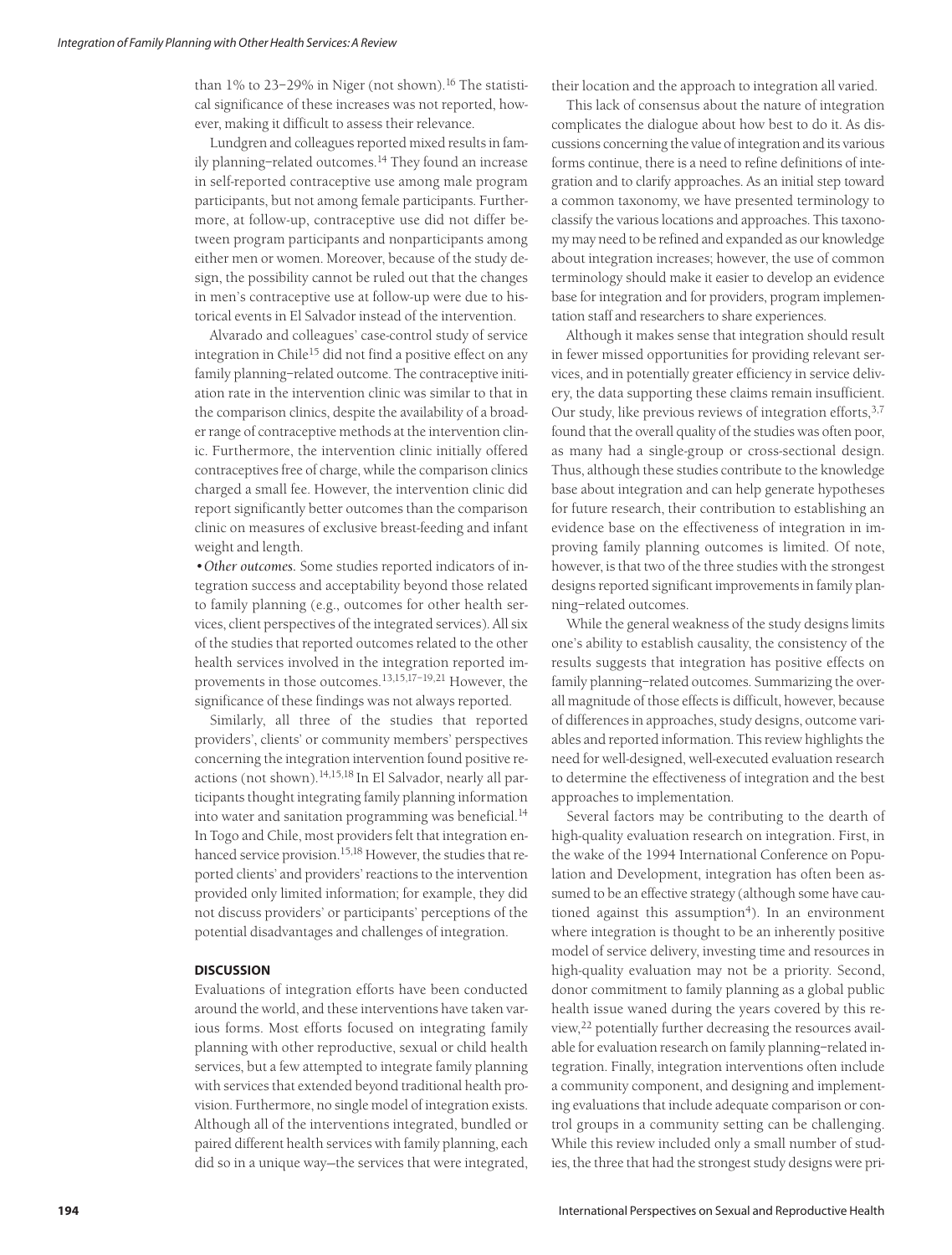marily clinic-based interventions; three of the four with the weakest designs were exclusively community-based interventions or had a significant community component.

The studies reviewed here were selected, in part, because they reported a quantitative outcome relevant to family planning programs. Other indicators of potential program success and acceptability are also important to understand. Although data were limited, most providers, clients and community members reacted favorably to integration efforts. Future research should include further assessment of clients', providers' and community members' perspectives on integrated services, such as their views concerning the conditions under which integration may or may not be feasible or acceptable (e.g., at fixed locations vs. outreach sessions), ways to avoid or offset potential costs of integration (such as long waiting times) and strategies for better integrating clinic- and community-based services.

Where reported, the other health services that were integrated with family planning showed improved or stable outcomes; none indicated a decline. Although none of the evidence reviewed here suggests that integration has a negative effect on other health services, having good data on all health services involved in integration interventions is vital. Ideally, integration would result in synergistic benefits for all services. For example, the study in Bangladesh integrated family planning with microcredit programs, which have been shown to reduce the economic and social vulnerability of women; such vulnerability often leads to risky sexual behaviors.<sup>23</sup> It is likely that women who have become empowered through microcredit programs are more likely than other women to use family planning services, and that improved access to these services would further reinforce the empowerment of microcredit program participants. Yet to confirm this, good quality data on utilization of all services involved are essential.

Furthermore, none of the studies we reviewed addressed the issue of cost-effectiveness. Integration is generally assumed to reduce costs, especially if it involves service coordination or cross-training. Yet, the lack of data on the efficiency and costs of integration is glaring. Before interventions are adopted on a broad scale, we need to know whether integration makes economic sense and whether certain integration strategies are more cost-effective than others.

The results of this review are subject to two main limitations. First, the search was limited to articles published in English. Additional evaluations of family planning integration efforts may have been published in other languages. Second, because this review focused on peerreviewed literature, the potential for publication bias exists. Studies with significant findings are more likely than those with negative results to be submitted for peer review and, as a result, to be published.<sup>24</sup> Therefore, the pattern of results reported here may overestimate the true effect of integration interventions.

In conclusion, current evidence suggests that integration of family planning with other health services may be

beneficial. However, before integration is embraced as a broad-scale strategy to address the high levels of unmet need for family planning around the world, well-designed and properly executed evaluation research is needed to establish an evidence base for integration. Future research should investigate providers', clients' and community members' perspectives on the integrated services, report health outcomes for all services being integrated and evaluate the cost-effectiveness of integration. Understanding the impact of various integration strategies on expanding the reach of services, on the efficiency and costs of service delivery and on the overall impact on both family planning and other health outcomes would be extremely useful. The potential for benefit is clear, but the evidence base for whether and how to most effectively implement integration to obtain those benefits remains weak.

#### **REFERENCES**

**1.** Westoff CF, New estimates of unmet need and the demand for family planning, *DHS Comparative Reports,* Calverton, MD, USA: Macro International, 2006, No. 14.

**2.** Bryce J et al., Programmatic pathways to child survival: results of a multi-country evaluation of integrated management of childhood illness, *Health Policy and Planning,* 2005, 20(Suppl. 1):i5–i17.

**3.** Briggs CJ and Garner P, Strategies for integrating primary health services in middle- and low-income countries at the point of delivery, *Cochrane Database of Systematic Reviews,* 2006, Issue 2, No. CD003318.

**4.** Shelton JD and Fuchs N, Opportunities and pitfalls in integration of family planning and HIV prevention efforts in developing countries, *Public Health Reports,* 2004, 119(1):12–15.

**5.** Church K and Mayhew SH, Integration of STI and HIV prevention, care, and treatment into family planning services: a review of the literature, *Studies in Family Planning,* 2009, 40(3):171–186.

**6.** Rutenberg N and Baek C, Field experiences integrating family planning into programs to prevent mother-to-child transmission of HIV, *Studies in Family Planning,* 2005, 36(3):235–245.

**7.** Askew I and Maggwa NB, Integration of STI prevention and management with family planning and antenatal care in Sub-Saharan Africa—what more do we need to know? *International Family Planning Perspectives,* 2002, 28(2):77–86.

**8.** Dehne KL, Snow R and O'Reilly KR, Integration of prevention and care of sexually transmitted infections with family planning services: What is the evidence for public health benefits? *Bulletin of the World Health Organization,* 2000, 78(5):628–639.

**9.** Mayhew S, Integrating MCH/FP and STD/HIV services: current debates and future directions, *Health Policy and Planning,* 1996, 11(4):339–353.

**10.** Wallace A, Dietz V and Cairns KL, Integration of immunization services with other health interventions in the developing world: what works and why? Systematic literature review, *Tropical Medicine & International Health,* 2009, 14(1):11–19.

**11.** Colombini M, Mayhew S and Watts C, Health-sector responses to intimate partner violence in low- and middle-income settings: a review of current models, challenges and opportunities, *Bulletin of the World Health Organization,* 2008, 86(8):635–642.

**12.** Briss PA et al., Developing an evidence-based *Guide to Community Preventive Services*—methods, *American Journal of Preventive Medicine,* 2000, 18(Suppl. 1):35–43.

**13.** Amin R et al., Integration of an essential services package (ESP) in child and reproductive health and family planning with a microcredit program for poor women: experience from a pilot project in rural Bangladesh, *World Development,* 2001, 29(9):1611–1621.

**14.** Lundgren RI et al., Cultivating men's interest in family planning in rural El Salvador, *Studies in Family Planning,* 2005, 36(3):173–188.